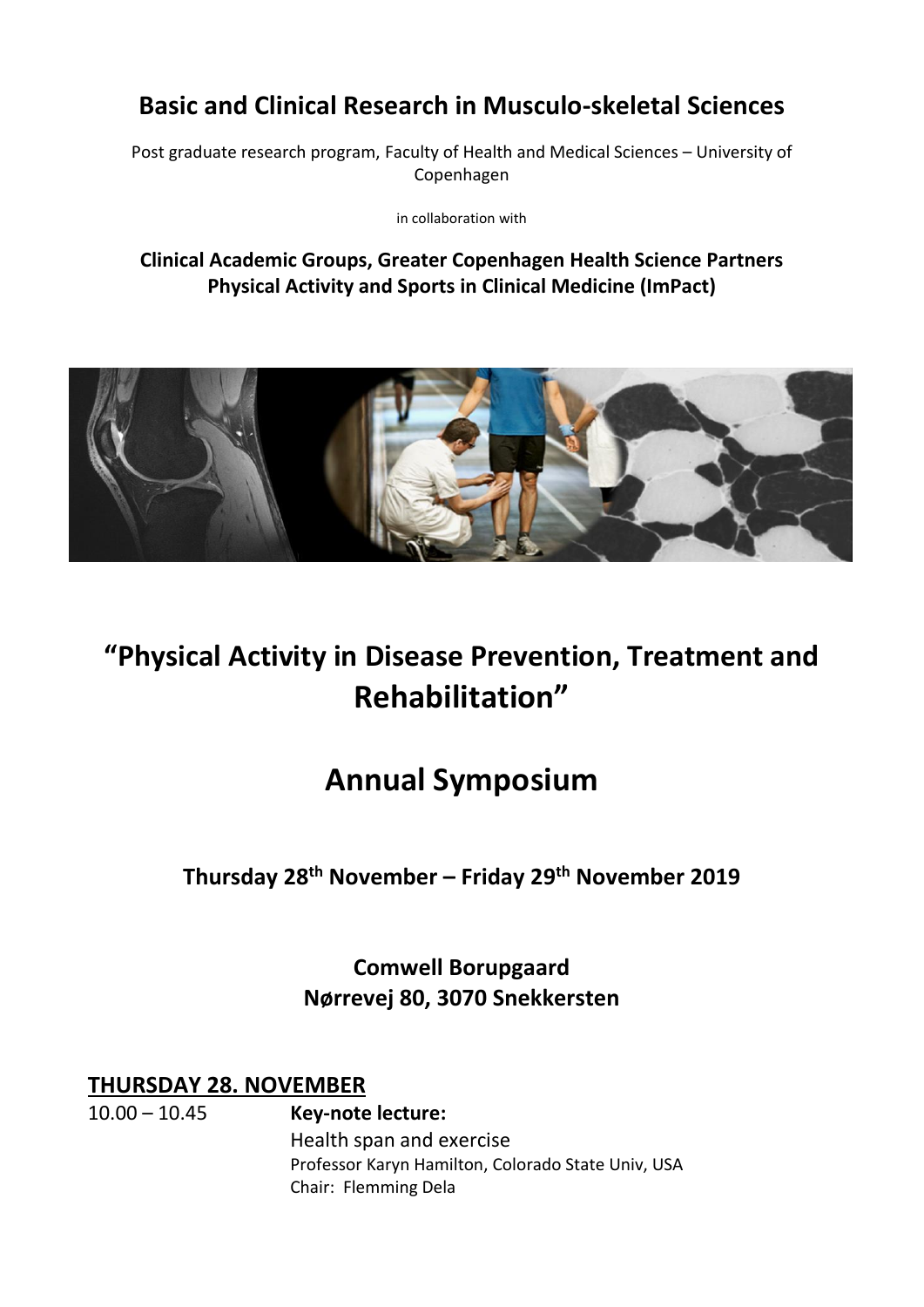# 10.50 – 12.30 **Free oral presentations from PhD students**

| <b>Auditorium A</b>                                         | <b>Auditorium B</b>                                        |
|-------------------------------------------------------------|------------------------------------------------------------|
| Chairs: Professor Ylva Hellsten, Professor Per Hölmich      | Chairs: Professor Charlotte Suetta, Senior Researcher      |
|                                                             | Jesper Løvind Andersen                                     |
| Presentations each 8+2 min                                  |                                                            |
|                                                             | Presentations each 8+2 min                                 |
| The oral presentations are followed by feedback on the      |                                                            |
| presentation technique (20 min)                             | The oral presentations are followed by feedback on the     |
|                                                             | presentation technique (20 min)                            |
| Comments on presentation technique: MA in rhetoric:         |                                                            |
| Thea Feveile Sejr Hansen                                    | Comments on presentation technique: MA in rhetoric:        |
|                                                             | Mads Højlyng                                               |
| $10.50 - 11.00$                                             |                                                            |
| <b>Casper Simonsen</b>                                      | $10.50 - 11.00$                                            |
| "Safety and feasibility of postoperative exercise training  | <b>Rasmus Skov Husted</b>                                  |
| for patients with cancer of the gastro-esophageal           | "The relationship between pre-operative knee-extensor      |
| junction - A follow-up of the PRESET pilot study"           | exercise dosage and effect on knee-extensor strength       |
|                                                             | prior to and following total knee arthroplasty: A          |
| $11.00 - 11.10$                                             | systematic review and meta-regression analysis of          |
| Martin Kaj Fridh Nielsen                                    | randomized controlled trials"                              |
| "Effects of supervised in-hospital physical activity on     |                                                            |
| cardiorespiratory fitness and physical function in children | $11.00 - 11.10$                                            |
| with cancer - A Nonrandomized Controlled Trial from the     | Müjgan Yilmaz                                              |
| RESPECT study"                                              | "Early follow-up of hybrid Total Knee Arthroplasty (TKA)   |
|                                                             | using Persona® protheses - a prospective study using       |
| $11.10 - 11.20$                                             | Model-based Radiostereometric Analysis (Mb-RSA)"           |
| Karina Louise Skov Husted                                   |                                                            |
| "A new approach to workplace health promotion: Body         | $11.10 - 11.20$                                            |
| age assessment in 9851 Danish employees - a cohort          | Lasse Ishøi                                                |
| study"                                                      | "Between-hip differences in maximal hip muscle strength    |
|                                                             | and rate of torque development 6-30 months after hip       |
| $11.20 - 11.30$                                             | arthroscopy for femoroacetabular impingement               |
| <b>Kenneth Mertz</b>                                        | syndrome: A cross-sectional study"                         |
| "Effect of daily protein supplementation with or without    |                                                            |
| resistance training for 1 year on muscle size, strength     | $11.20 - 11.30$                                            |
| and function in healthy older adults"                       | Adam E. M. Jørgensen                                       |
|                                                             | "The effect of resistance exercise on gene-expression in   |
| $11.30 - 11.40$                                             | Human articular cartilage with osteoarthritis - a single-  |
| <b>Signe Hulsbæk</b>                                        | blind RCT"                                                 |
| "Maximal isometric knee-extension strength measures         |                                                            |
| indicating sarcopenia is associated with health-related     | $11.30 - 11.40$                                            |
| outcomes and mortality in older patients with hip           | Jonathan J. Bjerre-Bastos                                  |
| fracture"                                                   | "Evaluation of serum ARGS Neoepitope as an                 |
|                                                             | osteoarthritis biomarker using a standardized model for    |
| $11.40 - 11.50$                                             | exercise-induced cartilage extra cellular matrix turnover" |
| Jacob Bülow                                                 |                                                            |
| "Effect of long-term nutritional supplementation and        | $11.40 - 11.50$                                            |
| different types of training on glucose tolerance in healthy | <b>Kristine Bramsen Andersen</b>                           |
| elderly: CALM cohort"                                       | "Acute Acromioclavicular Dislocation: Epidemiology,        |
|                                                             | Natural History and Analysis of Prognostic Factors - A     |
|                                                             | prospective cohort study"                                  |
| $11.50 - 12.00$                                             |                                                            |
| <b>Anne Theil Gylling</b>                                   | $11.50 - 12.00$                                            |
| "The influence of prolonged muscular strength training      | Nikolaj M. M.-Clausen                                      |
| upon muscle function and volume in healthy and              | "The impact of non-steroidal anti-inflammatory drugs as    |
| chronically diseased elderly close to retirement age: The   | an adjuvant treatment in early phase tendinopathy"         |
| LISA study (Live active Successful Aging)"                  |                                                            |
|                                                             |                                                            |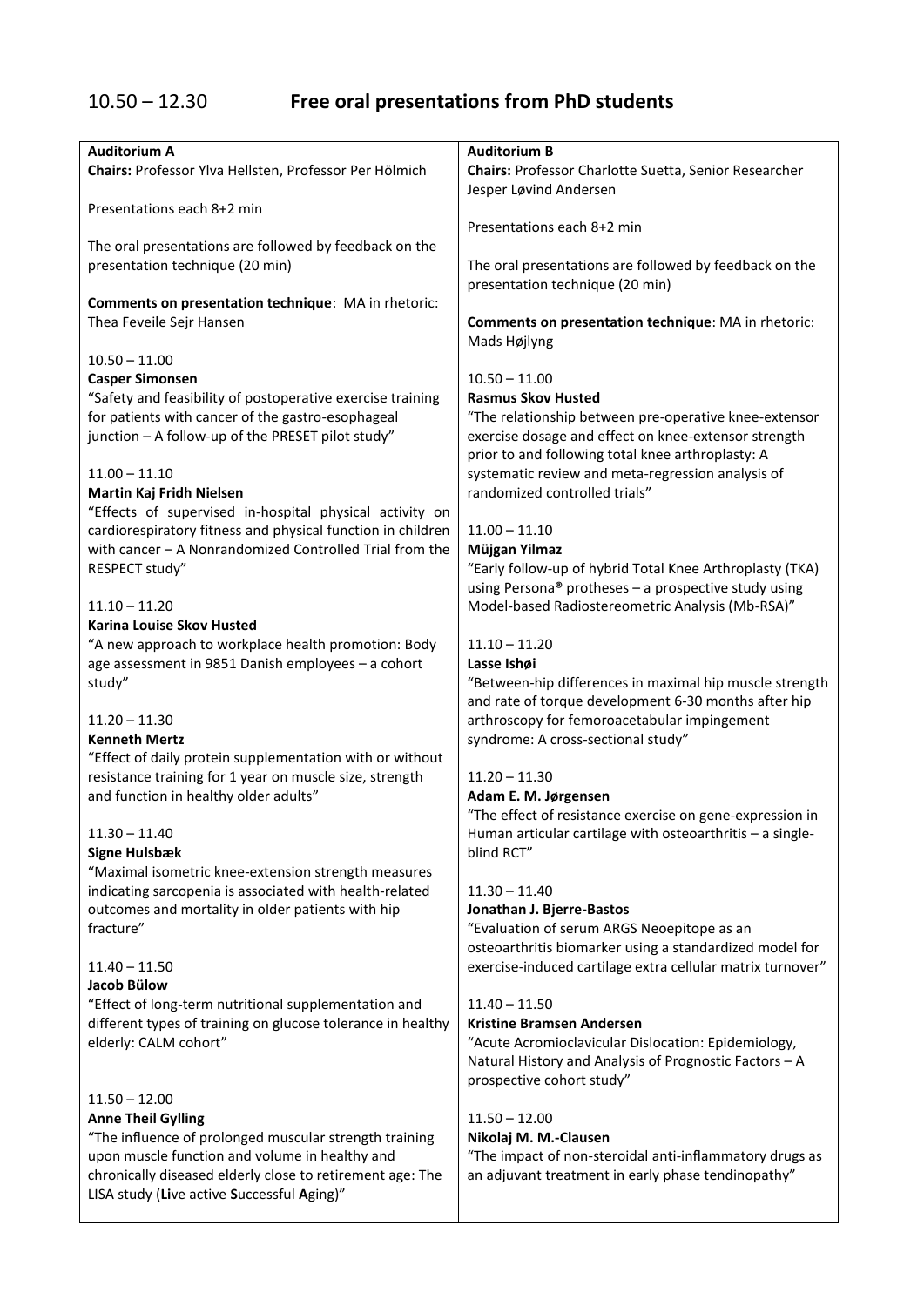12.30 – 13.15 **Lunch**

### **SYMPOSIUM 1 (auditorium A):**

### **Hormones, muscle and metabolism**

Chair: Flemming Dela

| $13.15 - 13.40$ | Metabolism in body builders<br>Professor Caroline Kistorp, Rigshospitalet, Denmark                                                      |
|-----------------|-----------------------------------------------------------------------------------------------------------------------------------------|
| $13.45 - 14.10$ | Testosterone/estrogen and sarcopenia in elderly<br>Professor Charlotte Suetta, Bispebjerg/Frederiksberg and<br>Herlev/Gentofte hospital |
| $14.15 - 14.40$ | Exercise, sympathetic activity and insulin resistance<br>Professor Chris Bell, Colorado State Univ, USA                                 |

### **SYMPOSIUM 2 (auditorium B):**

### **How to present scientific results**

Chair: Thomas Bandholm

| 14.45-15.15     | <b>Break (coffee/tea)</b>                                                                                                 |
|-----------------|---------------------------------------------------------------------------------------------------------------------------|
| $14.00 - 14.40$ | Oral presentation of scientific results: Slides<br>MA (Rhetoric) Mads Højlyng, Dept. of Management, CBS                   |
| $13.15 - 13.55$ | Oral presentation of scientific results: Interactions<br>Associate Professor Thea Feveile Sejr Hansen, Univ of Copenhagen |

### **SYMPOSIUM 3 (auditorium A):**

### **Cardiovascular and respiratory interplay**

Chair: Ylva Hellsten and Vibeke Backer

- 15.15 15.40 Exercise as prevention and treatment of astma Professor Vibeke Backer, Center for Physical Activity Research, Rigshospitalet
- 15.45 16.10 Exercise as prevention and treatment of COPD, Professor Nina Godtfredsen, Dept of Respiratory Medicine, Amager and Hvidovre Hospital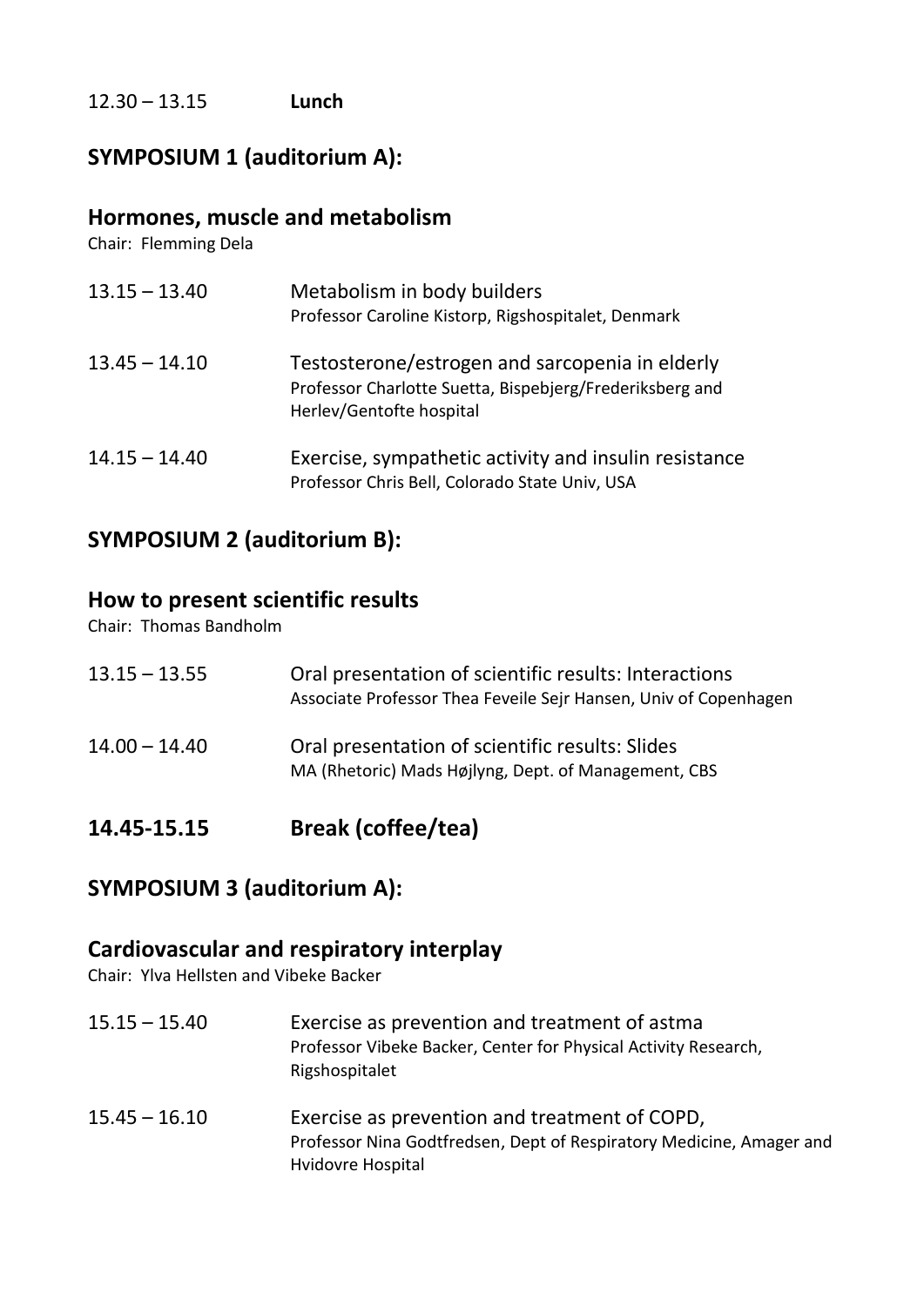| $16.15 - 16.40$ | Exercise as prevention and treatment of cardiovascular              |
|-----------------|---------------------------------------------------------------------|
|                 | disease                                                             |
|                 | Chief physician Hanne Rasmusen, Dept. of Cardiology, Bispebjerg and |
|                 | Frederiksberg Hospital                                              |

# **SYMPOSIUM 4 (auditorium B):**

### **Exercise and cancer**

Chair: Julie Gehl and Bente Klarlund Pedersen

| $15.15 - 15.40$ | Why would anyone imagine that exercise inhibits cancer?<br>Professor Julie Gehl, Roskilde-Køge Hospital, Region Zealand                                                                                                                                                        |
|-----------------|--------------------------------------------------------------------------------------------------------------------------------------------------------------------------------------------------------------------------------------------------------------------------------|
| $15.45 - 16.10$ | <b>Exercise in Pediatric Cancer</b><br>Professor Alejandro Lucia, Faculty of Sports Sci, European Univ of<br>Madrid, Spain                                                                                                                                                     |
| $16.15 - 16.40$ | Integrating exercise in cancer treatment.<br>Senior researcher, PhD Jesper Frank Christensen, Center of<br>Inflammation and Metabolism/Center for Physical Activity Research<br>(CIM/CFAS), Rigshospitalet                                                                     |
| $17.00 - 18.30$ | <b>Poster presentation in Aud A</b> $(5 \text{ min} + 3 \text{ slides for each})$<br>poster)<br>Posters from all others than MUSKOS PhD students.                                                                                                                              |
|                 | Afterwards poster walk including drinks                                                                                                                                                                                                                                        |
|                 | <b>Chairs: Associate Professor Abigail Mackey, Professor Peter Magnusson</b>                                                                                                                                                                                                   |
|                 | 1.<br>Asthma in adults and cardiorespiratory exercise                                                                                                                                                                                                                          |
|                 | Erik Soeren Halvard Hansen<br>Centre for Physical Activity Research (CFAS) Rigshospitalet                                                                                                                                                                                      |
|                 | 2.<br>Autophagy gets to the tendons: implications in mechanobiology and injury                                                                                                                                                                                                 |
|                 | Costanza Montagna<br>Department of Orthopedic Surgery M, Institute of Sports Medicine Copenhagen, Bispebjerg<br>Hospital                                                                                                                                                       |
|                 | 3.<br>Endorsing a Treatment that creates ambivalence in my professional role": Facilitators and<br>barriers among physiotherapists and orthopaedic surgeons to pre-operative home-based<br>exercise therapy with one exercise-only in patients with severe knee osteoarthritis |
|                 | Rasmus Skov Husted<br>Clinical Research Centre, Copenhagen University Hospital Hvidovre                                                                                                                                                                                        |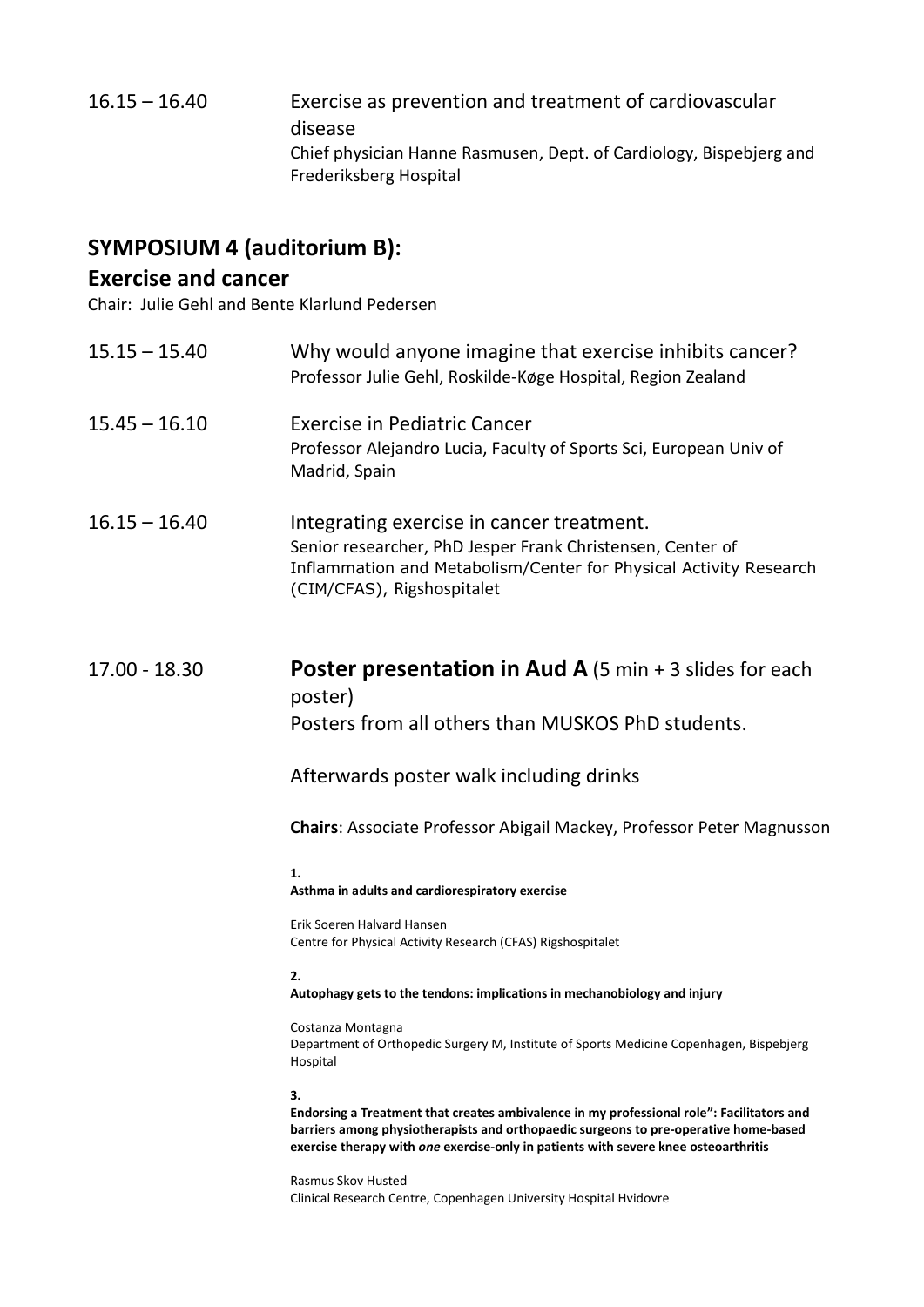#### **4.**

#### **Identification of biomarkers for human tendon-derived exosomes using proteomics**

Ching-Yan Chloé Yeung Institute of Sports Medicine Copenhagen, Bispebjerg Hospital

#### **5.**

**Reattachment of proximal avulsions of the hamstrings tendons is a good treatment in middle aged patients**

Niels Rithamer Jakobsen Department of Orthopaedics, Section of Sports traumatology and Arthroscopy – Bispebjerg Hospital, University of Copenhagen

#### **6.**

**Influence of dietary protein-matrix on amino acid absorption and anabolic response – application of intrinsically-labeled intact- or hydrolysed meat protein**

Jakob Agergaard Institute of Sports Medicine Copenhagen, Department of Orthopedic Surgery M, Bispebjerg Hospital

#### **7.**

**Delayed loading following repair of ruptured Achilles tendon – a randomized controlled trial**

#### Rikke Høffner Institute of Sports Medicine Copenhagen and Department of Physical and Occupational Therapy, Bispebjerg and Frederiksberg Hospital

### 19.00 **Dinner** (including PhD CUP)

**Chairs:** Professor Thomas Bandholm and associate professor Kristian Thorborg

### **FRIDAY 29. NOVEMBER**

8.30 – 9.15 **Key-note lecture**: History of skeletal muscle adaptation to exercise Professor Stefano Schiaffino, Univ Padova, Italy Chair: Abigail Mackey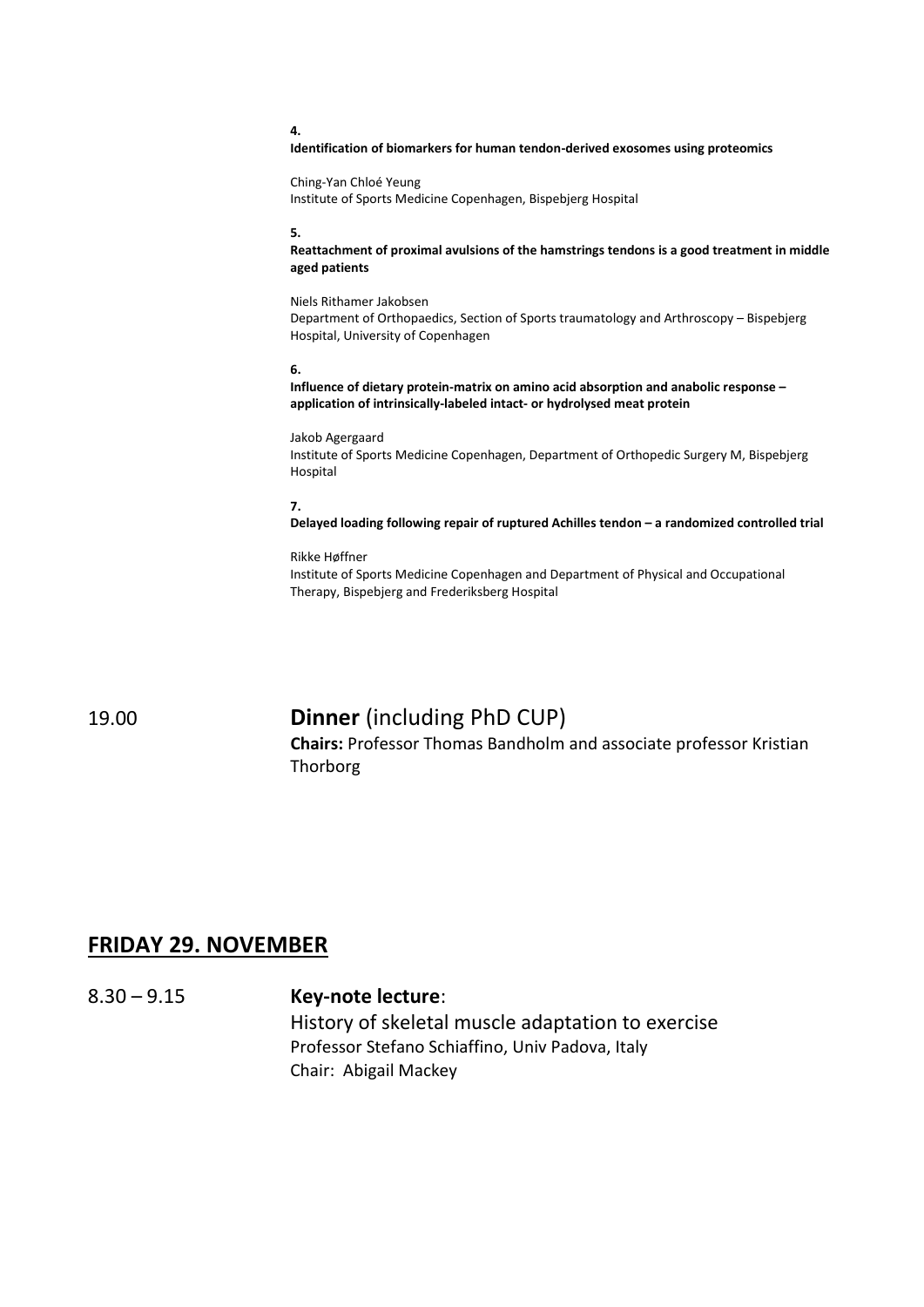# 9.20- 10.40 **Free oral presentations from PhD students**

| <b>Room Auditorium A</b>                                                                                                                                                                                                                                                                                                                                                                                                                                                                                                                                                                                                                                                                                                                                                                             | <b>Room Auditorium B</b>                                                                                                                                                                                                                                                                                                                                                                                                     |
|------------------------------------------------------------------------------------------------------------------------------------------------------------------------------------------------------------------------------------------------------------------------------------------------------------------------------------------------------------------------------------------------------------------------------------------------------------------------------------------------------------------------------------------------------------------------------------------------------------------------------------------------------------------------------------------------------------------------------------------------------------------------------------------------------|------------------------------------------------------------------------------------------------------------------------------------------------------------------------------------------------------------------------------------------------------------------------------------------------------------------------------------------------------------------------------------------------------------------------------|
| Chairs: Professor Clara Prats, Senior Researcher Peter                                                                                                                                                                                                                                                                                                                                                                                                                                                                                                                                                                                                                                                                                                                                               | Chairs: Associate Professor Kristian Thorborg, Professor                                                                                                                                                                                                                                                                                                                                                                     |
| Schjerling                                                                                                                                                                                                                                                                                                                                                                                                                                                                                                                                                                                                                                                                                                                                                                                           | <b>Thomas Bandholm</b>                                                                                                                                                                                                                                                                                                                                                                                                       |
| Presentations each 8+2 min                                                                                                                                                                                                                                                                                                                                                                                                                                                                                                                                                                                                                                                                                                                                                                           | Presentations each 8+2 min                                                                                                                                                                                                                                                                                                                                                                                                   |
| The oral presentations are followed by feedback on the                                                                                                                                                                                                                                                                                                                                                                                                                                                                                                                                                                                                                                                                                                                                               | The oral presentations are followed by feedback on the                                                                                                                                                                                                                                                                                                                                                                       |
| presentation technique (20 min)                                                                                                                                                                                                                                                                                                                                                                                                                                                                                                                                                                                                                                                                                                                                                                      | presentation technique (20 min)                                                                                                                                                                                                                                                                                                                                                                                              |
| Comments on presentation technique: MA in rhetoric                                                                                                                                                                                                                                                                                                                                                                                                                                                                                                                                                                                                                                                                                                                                                   | Comments on presentation technique: MA in rhetoric                                                                                                                                                                                                                                                                                                                                                                           |
| Thea Feveile Sejr Hansen                                                                                                                                                                                                                                                                                                                                                                                                                                                                                                                                                                                                                                                                                                                                                                             | Thore Keitum Fisker                                                                                                                                                                                                                                                                                                                                                                                                          |
| $9.20 - 9.30$                                                                                                                                                                                                                                                                                                                                                                                                                                                                                                                                                                                                                                                                                                                                                                                        | $9.20 - 9.30$                                                                                                                                                                                                                                                                                                                                                                                                                |
| Ronni Eg Sahl                                                                                                                                                                                                                                                                                                                                                                                                                                                                                                                                                                                                                                                                                                                                                                                        | Casper Søndenbroe                                                                                                                                                                                                                                                                                                                                                                                                            |
| "Reliability of maximal mitochondrial oxidative capacity                                                                                                                                                                                                                                                                                                                                                                                                                                                                                                                                                                                                                                                                                                                                             | "Muscle and neuron signaling - the influence of age and                                                                                                                                                                                                                                                                                                                                                                      |
| in human adipose tissue"                                                                                                                                                                                                                                                                                                                                                                                                                                                                                                                                                                                                                                                                                                                                                                             | exercise"                                                                                                                                                                                                                                                                                                                                                                                                                    |
| $9.30 - 9.40$<br>Rannvá Dahl<br>"Skeletal muscle fatty acid oxidation in patients suffering<br>from carnitine transporter deficiency and the regulation<br>of carnitine uptake in human skeletal muscle"                                                                                                                                                                                                                                                                                                                                                                                                                                                                                                                                                                                             | $9.30 - 9.40$<br>Jens R. Jakobsen<br>"A new method to isolate the myotendinous junction for<br>quantitative measures"                                                                                                                                                                                                                                                                                                        |
| $9.40 - 9.50$<br><b>Arthur Ingersen</b><br>"The combined effects of endurance exercise and<br>glucagon like peptide receptor agonists on insulin<br>secretory capacity in patients with type 2 diabetes"<br>$9.50 - 10.00$<br><b>Troels Gammeltoft Dolin</b><br>"Geriatric assessment and intervention in older patients<br>undergoing surgery for colorectal cancer - The GEPOC<br>study"<br>$10.00 - 10.10$<br><b>Rudi Neergaard Hansen</b><br>"Do patients with patellofemoral pain exhibit elevated<br>bone metabolic activity in the patellofemoral joint?<br>$10.10 - 10.20$<br><b>Christian Pilely Olsen</b><br>"Projected prognosis as a predictor of short-term<br>outcome after treatment of minor musculoskeletal<br>injuries in the Emergency Department: A prospective<br>cohort study" | $9.40 - 9.50$<br><b>Cheng Zhang</b><br>"Regional difference in turnover of human patellar<br>tendon"<br>$9.50 - 10.00$<br><b>Maria Swennergren Hansen</b><br>"Validation of the Achilles Tendon Length Measure and<br>the Achilles Tendon Resting Angle in relation to the<br>Copenhagen Achilles Length Measure"<br>$10.00 - 10.10$<br><b>Allan Cramer</b><br>"Collagen metabolism in acutely ruptured Achilles<br>tendons" |